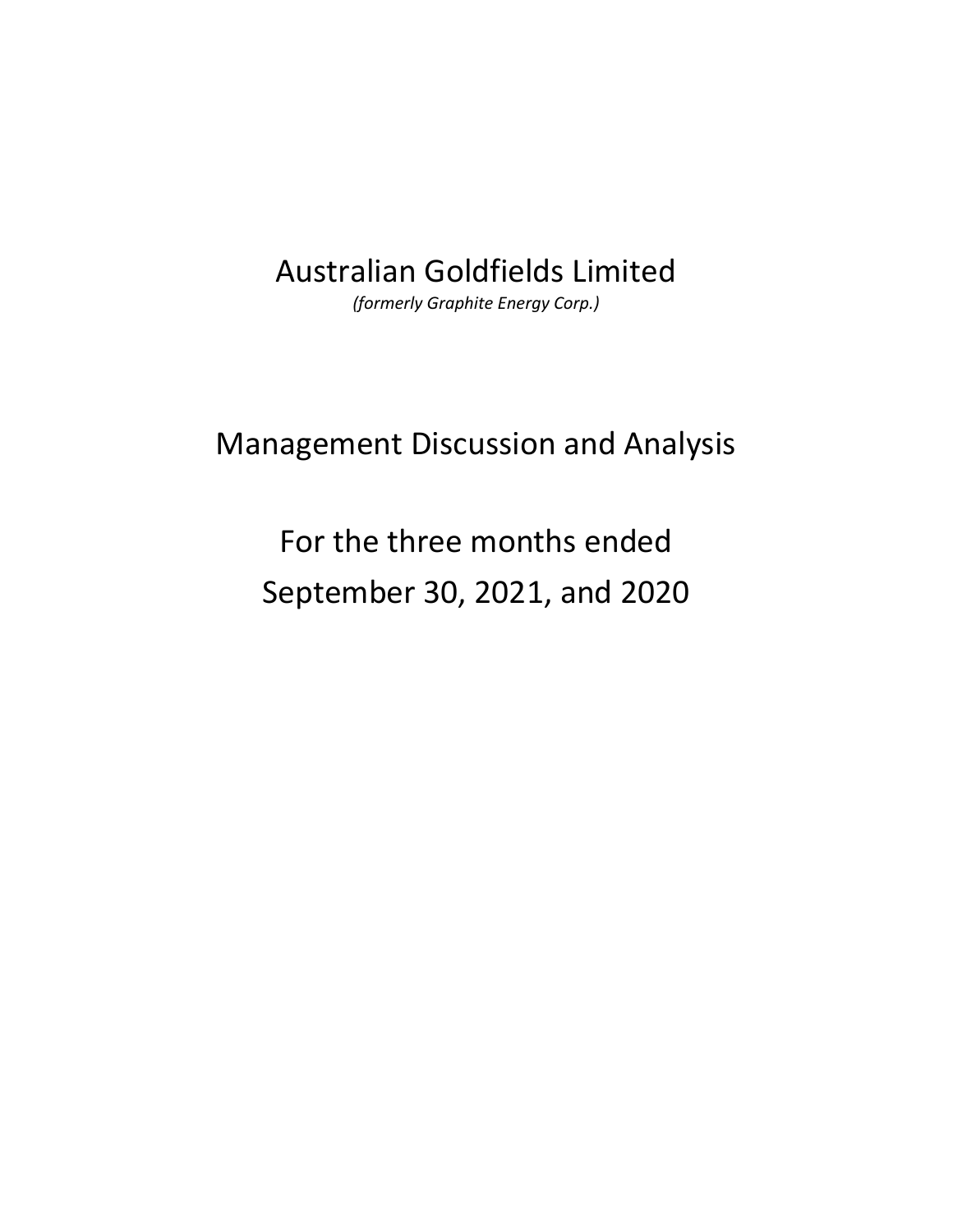#### **INTRODUCTORY COMMENT**

Australian Goldfields Limited (formerly Graphite Energy Corp.) (the "Company") was incorporated on October 14, 2016 under the laws of the Province of British Columbia, Canada, and its principal activity is the acquisition and exploration of mineral properties.

The head office, principal address and registered records office of the Company is located at Suite  $400 - 1681$ Chestnut Street, Vancouver, BC, V6J 4M6.

This Management Discussion and Analysis ("MD&A") is dated November 29, 2021 and discloses specified information up to that date. This MD&A should be read in conjunction with the Company's financial statements for the period ended September 30, 2021 and the audited financial statements for the year ended June 30, 2021, which are prepared in accordance with International Financial Reporting Standards as issued by the IASB.

The accounting policies applied in preparation of these condensed consolidated interim financial statements are consistent with those applied and disclosed in the Company's audited financial statements for the year ended June 30, 2021. During the year ended June 30, 2021, the Company made a change in its accounting policy for exploration and evaluation assets as further described in Note 2 to the financial statements, Change in accounting policy. A number of other new standards are also effective from July 1, 2021 but they also did not have a material impact on the Corporation's financial statements (Note 2 to the Financial Statements).

Throughout this report we refer from time to time to "Australian Goldfields", "the Company", "we", "us", "our" or "its". All these terms are used in respect of Australian Goldfields Limited which is the reporting issuer in this document. *We recommend that readers consult the "Cautionary Statement" on the last page of this report.* 

#### **CORPORATE HIGHLIGHTS**

During the year ended June 30, 2021, the Company achieved the reactivation of its listing on the Canadian Securities Exchange ("the Exchange"). Concurrent with the reactivation, the Company closed on the acquisition of a property package in Western Australia as further described in Notes 5 and 6 to the financial statements.

# *Pilbara Gold Group Pty Ltd. ("Pilbara")*

The acquisition was entered into on June 17, 2020 by way of an agreement with third party arms' length vendors (the "Vendors"), to acquire (the "acquisition") a 100% ownership in Pilbara that controls certain tenements for gold mineralization in Western Australia, whereby, the Company acquired all base and precious metal mineral rights except for diamonds and iron ore which remain with the Vendors.

Share issuances to the Pilbara Shareholders, on a pro rata basis, pursuant to the acquisition agreement are as follows:

- (a) 7,500,000 common shares to acquire 100% ownership of Pilbara. These shares are subject to an escrow provision over a 12‐month period; (issued)
- (b) On the completion of a drill program of 4,000 meters, an additional 2,500,000 common shares;
- (c) On the announcement of not less than 500,000 ounces of gold within the property package, as defined in a resource calculated compliant to NI 43‐101 standards a further 2,500,000 common shares;
- (d) On the announcement of at least 1,000,000 ounces of gold within the property package, as defined in a resource calculated compliant to NI 43‐101 standards a further 2,500,000 common shares.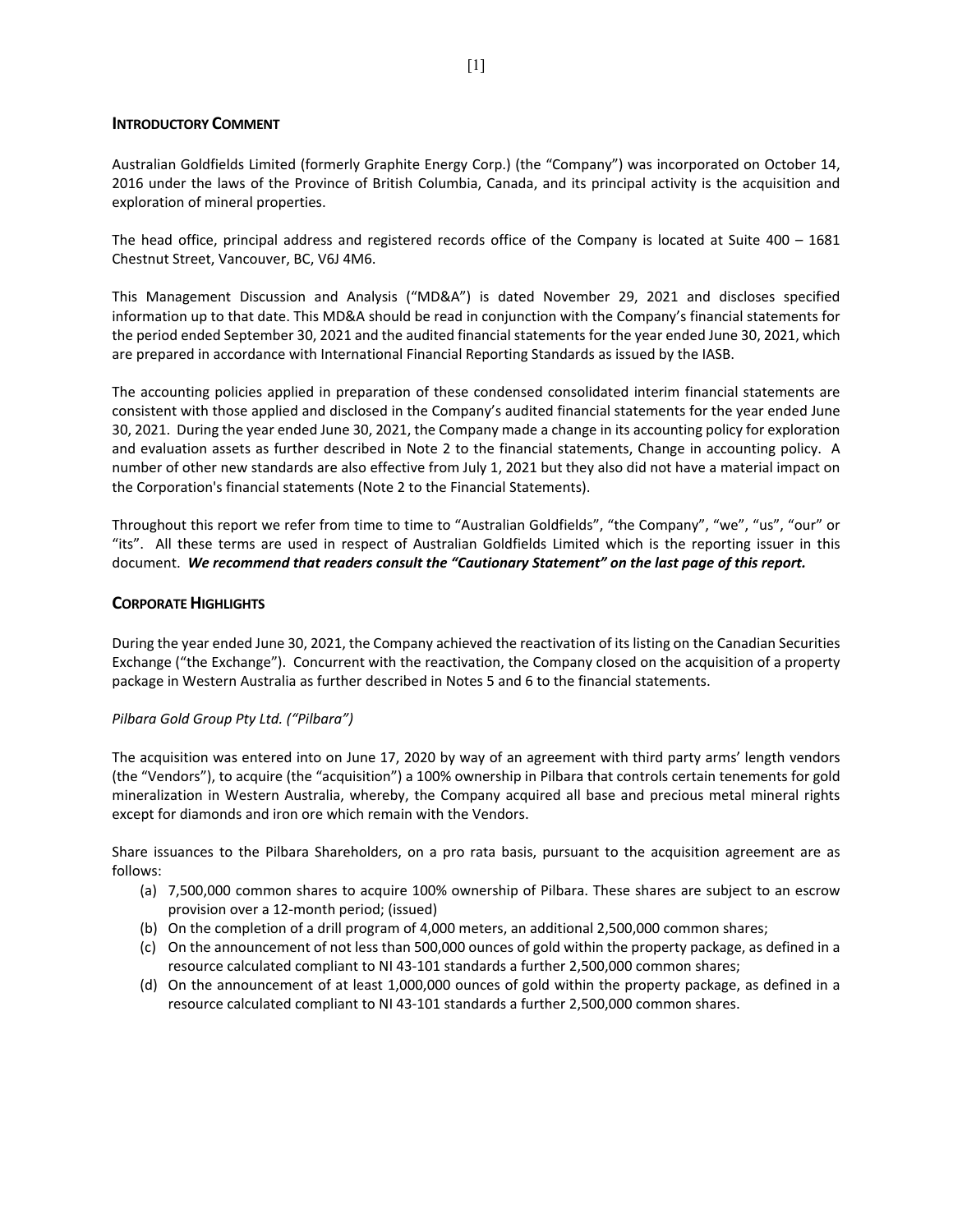In connection to the acquisition agreement, the Company paid a finder's fee of 750,000 common shares on the completion of the transaction to a non-related third party. Certain shares are contingent on the achievement of certain milestones ((b), (c), (d)). As at the acquisition date, management determined these performances to be remote and as a result, these share payments were not included in the purchase price.

The Company accounted for the purchase of Pilbara as an asset acquisition as it did not meet the definition of a business under IFRS 3, "Business Combinations". The following table summarizes the allocation of the purchase price to the fair value of the assets acquired and liabilities assumed at the date of acquisition.

| <b>Consideration paid:</b>                          |           |
|-----------------------------------------------------|-----------|
| Fair value of 7,500,000 consideration shares issued | 1,850,000 |
| Fair value of 750,000 finder's shares issued        | 247,500   |
| <b>Transaction fees</b>                             | 24,835    |
|                                                     | 2,122,335 |
|                                                     |           |
| Net asset acquired                                  |           |
| Cash                                                | 702       |
| Exploration and evaluation assets                   | 2,122,915 |
| Accounts payable                                    | (1, 282)  |
|                                                     | 2,122,335 |

#### *Other Corporate Highlights*

During the year ended June 30, 2021, the Company completed a non-brokered private placement financing of 13,000,000 units at a price of \$0.20 per unit for gross proceeds of \$2,600,000. Each Unit is comprised of one common share and one transferable common share purchase warrant. Each Warrant allows the holder to purchase one additional common share of the Company at a price of \$0.35 per share for a period of three years from the date of closing of the Private Placement. The Warrants are subject to an acceleration provision, whereby if the Company's shares close at or above \$0.40 per share for more than 10 consecutive trading days, the holder will have 30 days from that date to exercise the warrant or it will expire. In connection to this private placement, the Company paid finder's fees totaling \$82,000 and issued 930,000 finder's warrants (valued at \$464,506). In addition, the Company incurred other issuance expenses of \$18,049. The Finder's warrants are non-transferable and exercisable on the same terms as the warrants issued in the private placement.

During the period ended March 31, 2021, the Company completed a non-brokered private placement issuing 597,014 units (the "Units"), at a price of \$0.5025 per Unit for gross proceeds of \$300,000. Each Unit is comprised of one common share and one transferable common share purchase warrant. Each warrant allows the holder to purchase one common share of the Company at a price of \$0.75 per share for a period of three years from the date of closing of the private placement.

#### **Pilbara gold district, Beatons River project area – Western Australia**

The Pilbara is a large, thinly populated area in the north of Western Australia that has a population of about 65,000 (Australian Bureau of Statistics) and includes some of Earth's oldest rock formations. It's well known for its oil, natural gas and iron ore deposits which contribute significantly to Australia's economy.

The region covers an area of 507,896km2 (193,826mi2) (including offshore islands), roughly the combined land area of the US States of California and Indiana.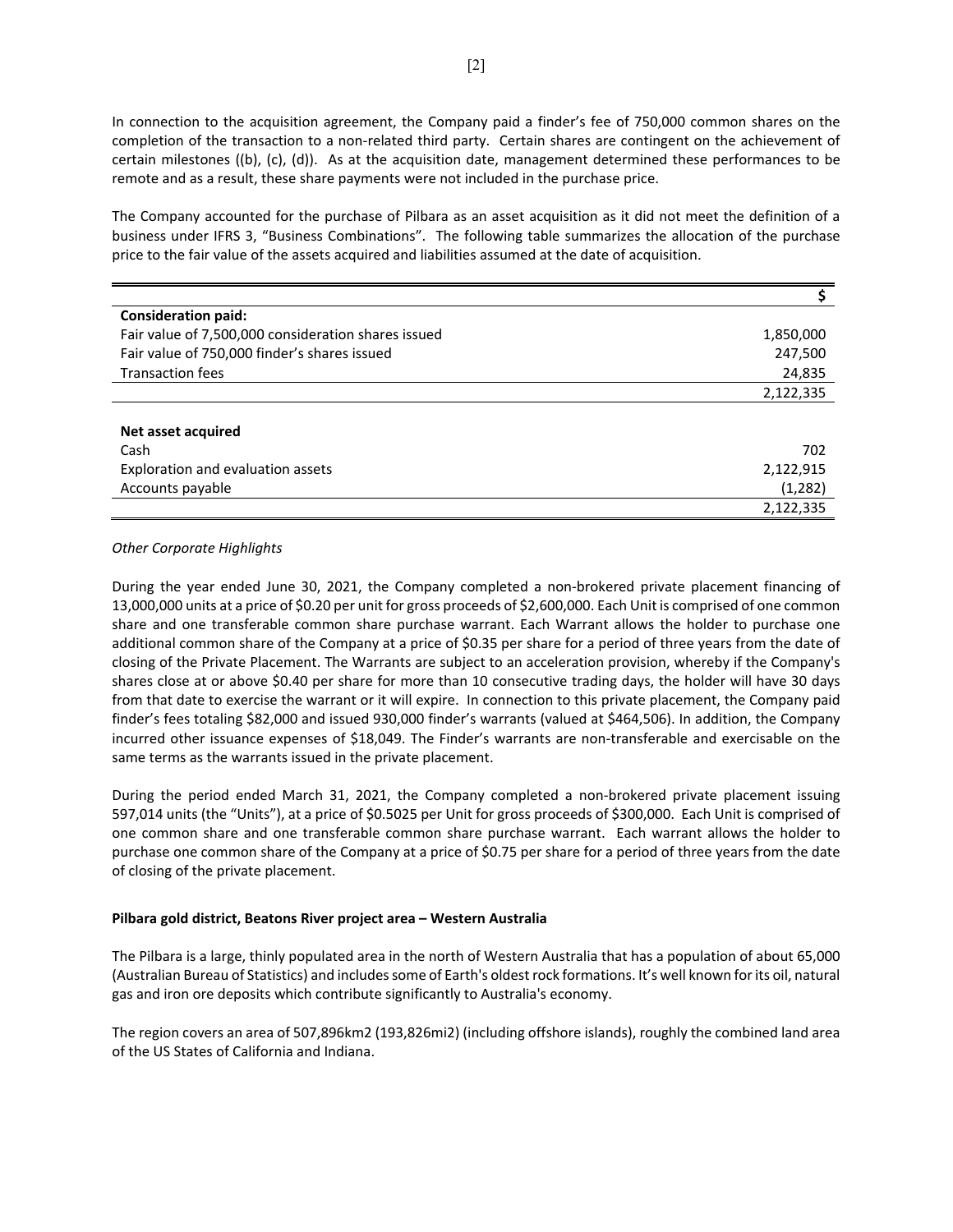Major gold companies active in the Pilbara include Novo Resources Corp, International Prospect Ventures, Artemis Resources, Pacton Gold, De Grey Mining Limited, Millennium Minerals Limited, Calidus Resources Limited and Kairos Minerals.

The most significant, recent gold discoveries in the Pilbara are of the conglomerate hosted gold deposit style which has been compared in part to the Witwatersrand Conglomerate Gold Deposit of South Africa. The Pilbara Gold tenements are strategically located in the area of known mineral discoveries.

In connection to an acquisition agreement with Pilbara, the Company acquired 100% of Pilbara's tenement holdings upon closing.

Pilbara holds five distinct project tenements in the following areas:

- Beatons River comprised of 355 square kilometers adjoins the Beatons Creek Project currently being developed for gold production by Novo Resources Corp. The gold target is conglomerate hosted.
- Cuprite West and East is located 50 kilometers west of Marble Bar, and is comprised of 109 square kilometers. The mineral target is massive sulphide gold mineralization.
- Tyche and Fortuna Projects which are two non-contiguous tenements that cover two stratigraphic units of the Fortescue Group which comprise the Hardey and Kylena Formations. The gold target is conglomerate gold hosted in the Hardey Formation.
- Nortia Project hosts the Dalton Suite in the center of the tenement, which holds the potential for ultramaphic shear hosted gold mineralization.

During the year ended June 30, 2021, in connection with the acquisition, the Company filed a technical report titled NI 43‐101 Technical Report Pilbara Gold Projects, Western Australia, for further information on the report, please refer to the Company's website at https://www.australiangoldfields.com, or https://www.sedar.com.

On closing of the acquisition, the Company retained geological staff based in Perth, Australia, to conduct a more detailed site visit. The five-day site visit was completed during the first week of December. The evaluation confirmed the outcrop of the Beaton's Creek Conglomerate within the Beaton's River Project area. A significant area of outcrop was mapped and photographed. Due to the cemented nature of the outcropping zone, it was decided that mechanical sampling was warranted.

To further understand the local geology and topography, the Company engaged Perry Remote Sensing LLC of Denver, Colorado, to complete a LANDSAT and ASTER program on the Beaton's Creek Project. The program was designed to provide and update existing mapping of Proterozoic age pebble conglomerate, believed to be the gold host at the neighboring Beaton's Creek Project owned by Novo Resources. Results confirmed that the conglomerate occupies a central part of a regional syncline with highly altered flanks. The central portion is deemed prospective for nugget gold and the western extent is prospective for epithermal precious metals. A total of 45 locations were identified for ground follow up. The Company is now planning the follow up ground program, and has applied for permits for the use of heavy mechanical equipment.

The Company has conducted initial fieldwork on the tenements and is designing further exploration plans. Information on the fieldwork completed to date, can be found on the Company's website.

# **LIQUIDITY AND CAPITAL RESOURCES**

At September 30, 2021, the Company had current assets of \$1,640,043 (June 30, 2021 ‐ \$1,875,593) and current liabilities of \$195,252 (June 30, 2021 ‐ \$212,160). Working capital at September 30, 2021 of 1,444,791 compared to June 30, 2021 of \$1,663,433.

Shareholders equity at September 30, 2021 was \$3,567,706 compared to June 30, 2021 of \$3,786,348.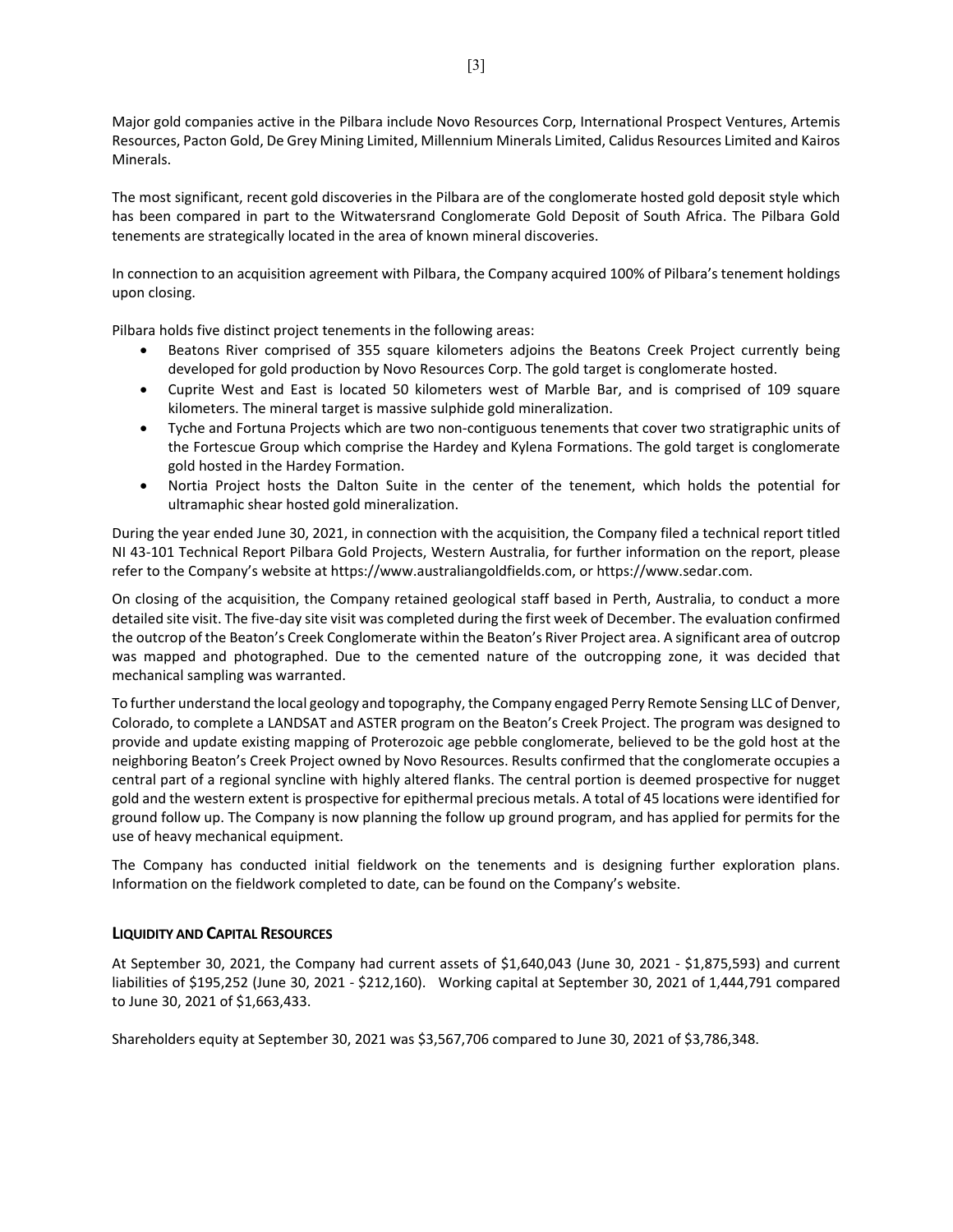During the year ended June 30, 2021, pursuant to the acquisition agreement, as further described in Notes 5, and 6 to the financial statements, the Company issued 8,250,000 Shares on closing of the acquisition of Pilbara. The Company recorded the shares at fair value on the issuance date of \$2,097,500. The shares issued to the former shareholders of Pilbara, are subject to a 12‐month escrow provision and the shares issued for finders' fess are subject to a four‐month hold period and.

During the year ended June 30, 2021, the Company completed a non-brokered private placement financing of 13,000,000 units at a price of \$0.20 per unit for gross proceeds of \$2,600,000. Each Unit is comprised of one common share and one transferable common share purchase warrant. Each Warrant allows the holder to purchase one additional common share of the Company at a price of \$0.35 per share for a period of three years from the date of closing of the Private Placement. The Warrants are subject to an acceleration provision, whereby if the Company's shares close at or above \$0.40 per share for more than 10 consecutive trading days, the holder will have 30 days from that date to exercise the warrant or it will expire.

In connection to this private placement, the Company paid finder's fees totaling \$82,000 and issued 930,000 finder's warrants (valued at \$464,506). In addition, the Company incurred other issuance expenses of \$18,049. The Finder's warrants are non-transferable and exercisable on the same terms as the warrants issued in the private placement.

During the period ended December 31, 2020, the Company completed a non‐brokered private placement issuing 597,014 units (the "Units"), at a price of \$0.5025 per Unit for gross proceeds of \$300,000. Each Unit is comprised of one common share and one transferable common share purchase warrant. Each warrant allows the holder to purchase one common share of the Company at a price of \$0.75 per share for a period of three years from the date of closing of the private placement.

On August 21, 2020, the Company granted incentive stock options to purchase a total of 2,100,000 common share at an exercise price of \$0.66 per share for a period of five years to certain directors, consultants and advisory board members in accordance with the provisions of its stock option plan. The fair value of the options granted is \$1,163,137, based on the Black‐Scholes Option Pricing Model, using a risk‐free interest rate of 0.36%, expected life of 5 years, volatility of 125%, and 0% dividend and forfeiture rates.

In April 2021, the Company cancelled 2,100,000 stock options and issued 3,050,000 replacement options at an exercise price of \$0.20 per share for a period of five years. The Company recorded additional share-based compensation of \$205,993, based on the Black-Scholes Option Pricing Model, using a risk-free interest rate of 0.90%, expected life of 5 years, volatility of 125%, and 0% dividend and forfeiture rates.

During the year ended June 30, 2020, the Company closed a non-brokered private placement financing issuing 6,000,000 common shares at a price of \$0.10 per share. The Company received proceeds of \$420,000 and settled \$180,000 of debt in this private placement. The Company incurred share issuance cost of \$4,974. As at the year ended June 30, 2021 there were 30,663,065 (2020 – 8,816,051) issued and fully paid common shares.

The Company will need to continue raising additional capital to the investigation of potential new projects of merit and for general working capital purposes. As a public company, the evaluation by the investment community and individual investors will determine the outcome of any financing in the public market.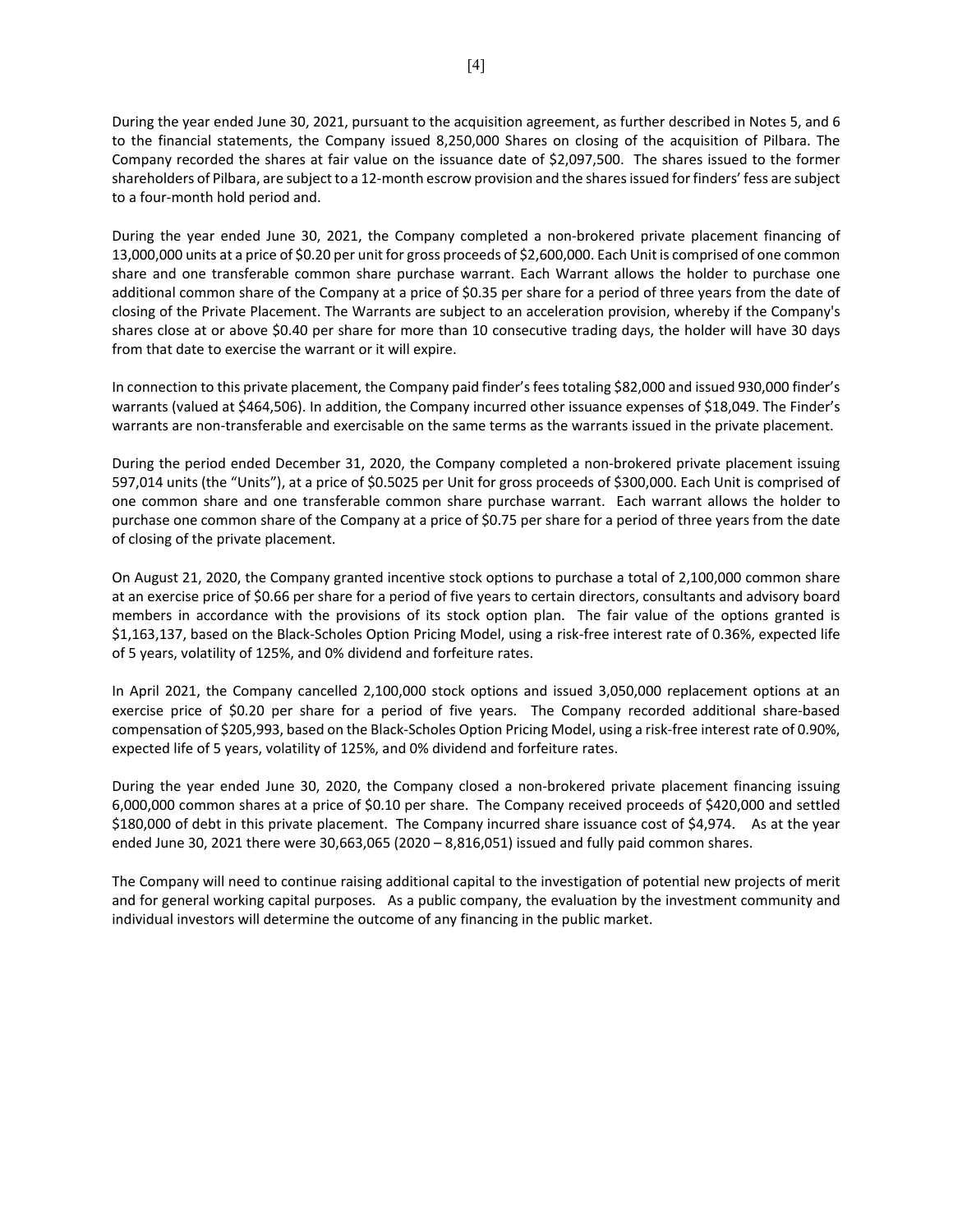# **RESULTS OF OPERATIONS**

For the period ended September 30, 2021, the Company recorded a net loss of \$218,642 (June 30, 2021 ‐ \$2,510,791) and had a cumulative deficit of \$4,911,290 (June 30, 2021 ‐ \$4,692,648).

#### **SELECTED ANNUAL INFORMATION**

The following table provides a brief summary of the Company's financial operations for the prior three fiscal years. For more detailed information, refer to the financial statements for the year then ended.

|                                   | <b>June 30,</b> | <b>June 30,</b> | <b>June 30,</b> |
|-----------------------------------|-----------------|-----------------|-----------------|
|                                   | 2021            | 2020            | 2019            |
|                                   | -\$-            | -\$-            | -\$-            |
| Total assets                      | 3,998,508       | 163,122         | 15,129          |
| Non-current assets                | 2,122,915       | -               |                 |
| Working capital (deficit)         | 1,663,433       | 30,558          | (303, 466)      |
| Long-term liabilities             |                 |                 |                 |
| Shareholders' equity (deficiency) | 3,786,348       | 30,558          | (303, 466)      |
| Net loss                          | (2,510,791)     | (261,002)       | (911, 398)      |
| Net loss per share                | (0.11)          | (0.08)          | (0.32)          |

#### **SUMMARY OF QUARTERLY FINANCIAL INFORMATION**

The following is a summary of selected financial information compiled from the quarterly unaudited financial statements for the eight quarters ended September 30, 2021.

|                                   | Sep. 30, 2021 | Jun. 30, 2021 | Mar. 31, 2021 | Dec. 31, 2020 |
|-----------------------------------|---------------|---------------|---------------|---------------|
|                                   | -\$-          | -\$-          | -\$-          | -\$-          |
| Revenue                           |               |               |               |               |
| Total assets                      | 3,762,958     | 3,998,508     | 4,845,579     | 2,280,340     |
| Working capital (deficit)         | 1,444,791     | 1,663,433     | 1,940,583     | 2,122,074     |
| Long-term liabilities             |               |               |               |               |
| Shareholders' equity              | 3,567,706     | 3,786,348     | 4,663,083     | 2,122,074     |
| Net loss                          | (218, 642)    | (457, 728)    | (181, 491)    | (352, 375)    |
| Net loss per share                | (0.01)        | (0.01)        | (0.01)        | (0.02)        |
|                                   | Sep. 30, 2020 | Jun. 30, 2020 | Mar. 31, 2020 | Dec 31, 2019  |
|                                   | -\$-          | -\$-          | -\$-          | -\$-          |
| Revenue                           |               |               |               |               |
| Total assets                      | 2,352,340     | 163,122       | 2,099         | 2,511         |
| Working capital (deficit)         | 2,174,449     | 30,558        | (516, 321)    | (460,845)     |
| Long-term liabilities             |               |               |               |               |
| Shareholders' equity (deficiency) | 2,174,449     | 30,558        | (516, 321)    | (460, 845)    |
| Net loss                          | (1,519,197)   | (48, 147)     | (55,476)      | (58, 591)     |
| Net loss per share                | (0.10)        | (0.02)        | (0.02)        | (0.02)        |

#### **Discussion**

The operating results of junior exploration companies are capable of demonstrating wide variations from period to period. Other than the factors leading to certain costs discussed above in the section "Results of Operations", management of the Company does not believe that meaningful information about the Company's operations can be derived from an analysis of quarterly fluctuations.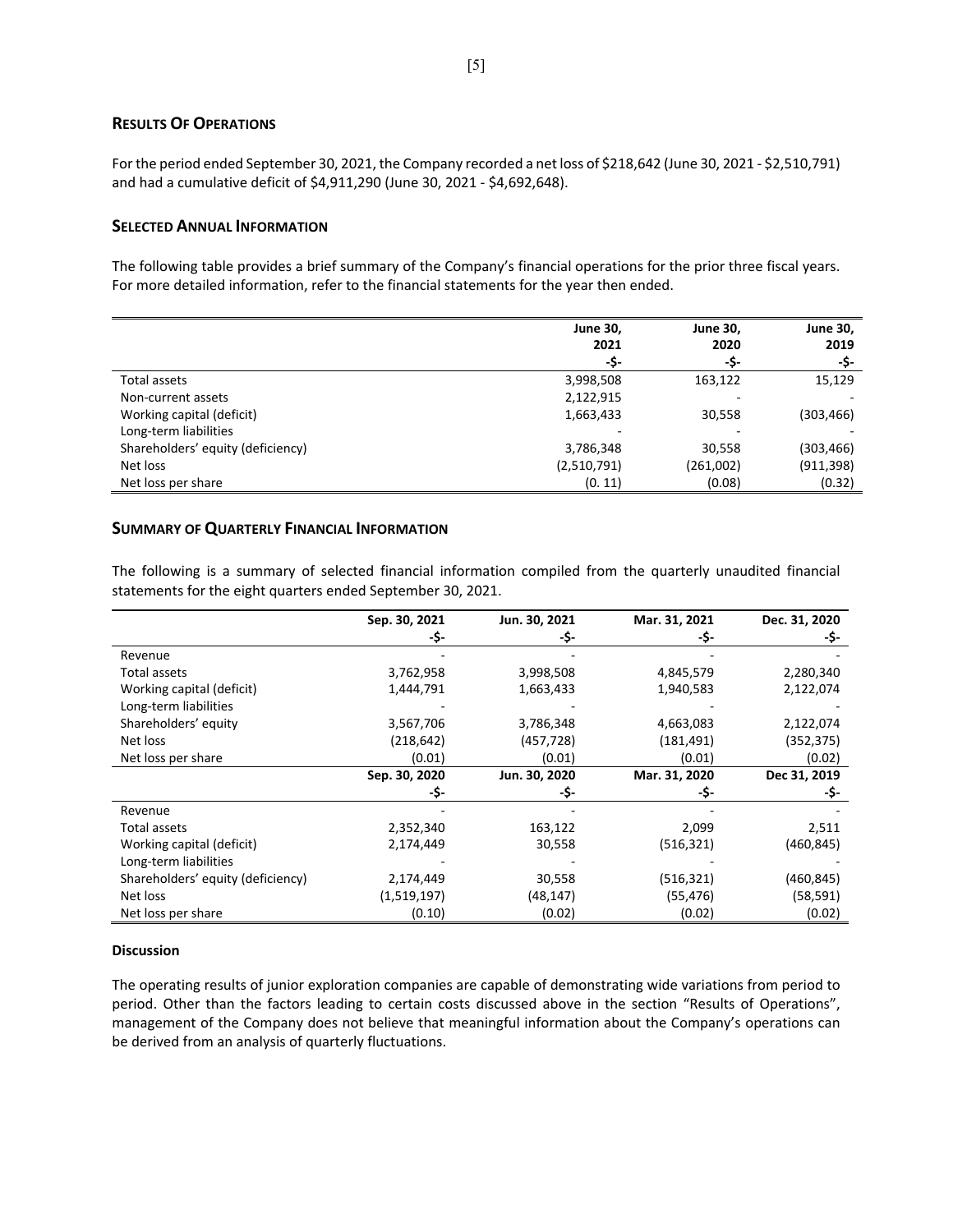The main categories causing significant variance in the eight quarters ended September 30, 2021 are described further herein.

Increases in consulting, management, and directors fees in the period ended September 30, 2019 were as a result of utilization of services and related contracts and in December 31, 2020 in part with the addition of a new director.

In the periods ended December 31, 2020, September 30, 2020 and June 30, 2020, the Company completed private placement financings, as further described in liquidity and capital resources above, contributing to the variance in total assets, working capital, shareholders' equity, and net loss per share in the periods then ended.

In the period ended September 30, 2020, the Company recorded stock‐based compensation expense in connection to options issued in the amount of \$1,163,137 (canceled April 2021) and on the subsequent issuance of options in the period ended June 30, 2021, another \$205,993 was recorded on this issuance. Items of variance in September 30, 2020 and December 31, 2020 include project investigation expense increases of \$158,850 and \$62,782 respectively mainly in connection to the proposed transaction in Australia, September 30, 2020 and December 31, 2020 – increases in professional fees of \$38,761 and \$28,415 respectively mainly due to expenses incurred in costs of services utilized in connection to the reactivation of its listing on the CSE.

In the year ended June 30, 2021, the Company completed its acquisition of Pilbara by way of issuance of shares, and accordingly, exploration and evaluation assets increased to \$2,122,915.

#### **The three months ended September 30, 2021 and 2020:**

For the three months ended September 30, 2021, the Company had a net loss of \$218,642 (2020 ‐ \$1,519,197). The main categories of variance are decreases in the current period of stock‐based compensation expenses of \$nil (2020 ‐ \$1,163,137), exploration costs of \$93,594 (2020 ‐ \$158,850), and business advisory fees of \$7,000 (2020 ‐ \$35,310), which is commensurate with the additional services and work requirements in the comparative period of progressing with the due diligence and regulatory requirements of the acquisition and the issuance of options in the prior year.

#### **TRANSACTIONS WITH RELATED PARTIES**

#### **Related party balances**

The following amounts due to related parties are included in trade payables and accrued liabilities (Note 4) and have arisen from the unpaid portion of certain fees disclosed below as well as amounts owing for expense reimbursements. These amounts are unsecured, non-interest bearing and have no fixed terms of repayment.

|                                                                          | September 30,<br>2021<br>- S - | <b>June 30,</b><br>2021<br>- S - |
|--------------------------------------------------------------------------|--------------------------------|----------------------------------|
| Companies controlled by current and former directors and officers of the |                                |                                  |
| Company                                                                  | 3,178                          | 8,821                            |
| Directors and officer of the Company                                     | -                              |                                  |
|                                                                          | 3.178                          | 8,821                            |

#### *Transactions*

During the period ended September 30, 2021, the Company incurred management fees of \$37,554 (2020 -\$40,176) to the CEO of the Company, director fees of \$30,000 (2020 ‐ \$30,000) to a company controlled by a director of the Company, consulting fees of \$30,000 (2020 ‐ \$30,000) with a company controlled by the CFO of the Company which are included recorded in consulting, management and director fees and consulting and geological fees of \$9,445 (2020 ‐ \$nil) recorded in exploration fees to a company controlled by a director of the Company and. The Company also incurred \$553,875 in share‐based payments to directors and officers of the Company during the three months ended September 30, 2020.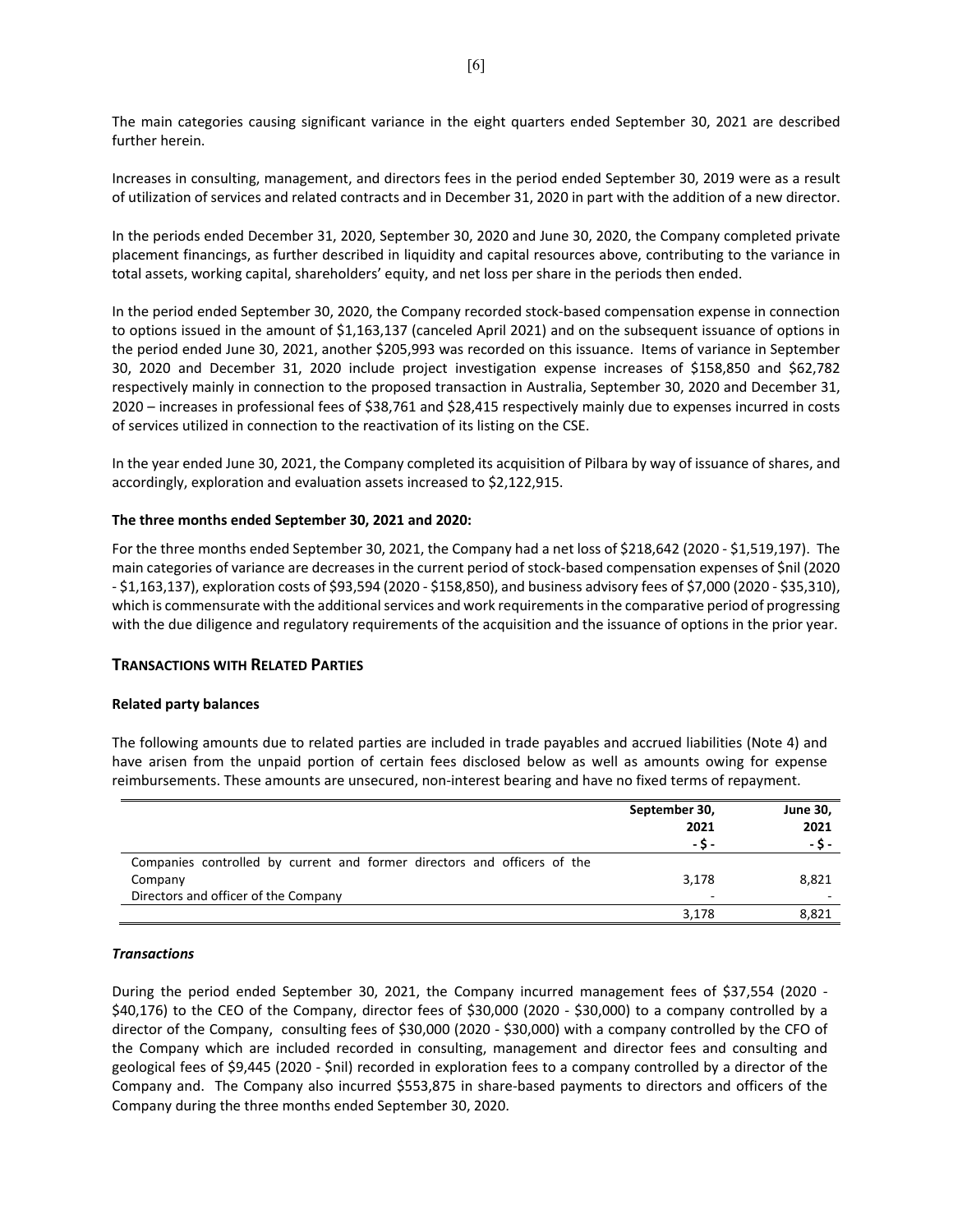As at September 30, 2021, the following parties are Directors and or Officers of the Company:

- Adrian Hobkirk, CEO, President, and Director
- **•** Teresa Cherry, CFO, and Director
- Chris Cherry, Director
- William (Bill) Feyerabend, Director, appointed November 10, 2020

### **OFF BALANCE SHEET ARRANGEMENTS**

There are no off‐ balance sheet arrangements.

#### **TERMINATED TRANSACTION**

#### *Swan Gold*

During the prior year, the Company entered into an agreement to acquire 100% of the issued and outstanding shares Swan Gold Ltd., a private British Columbia Company, that holds, through Swan Gold (Australia) Pty Ltd. certain significant gold focused tenement applications called "York NE", "Warrawoona E" and "Beatons SE" in the Pilbara region, Western Australia. Consideration for the acquisition of Swan Gold Ltd., called for the Company to issue a total of 7,500,000 common shares to the shareholders of Swan Gold Ltd. (the "Consideration Shares"). The Consideration Shares were subject to certain escrow restrictions.

During the year ended June 30, 2021, the parties to the transaction jointly agreed not to proceed effectively terminating the agreement.

### **FINANCIAL RISK AND CAPITAL MANAGEMENT**

The Company is exposed in varying degrees to a variety of financial instrument related risks. The Board of Directors approves and monitors the risk management processes, inclusive of documented investment policies, counterparty limits, and controlling and reporting structures. The type of risk exposure and the way in which such exposure is managed is summarized as follows:

#### **Credit risk**

Credit risk is the risk that one party to a financial instrument will fail to discharge an obligation and cause the other party to incur a financial loss. The Company's primary exposure to credit risk is on its cash held in bank accounts. The majority of cash is deposited in bank accounts at a major bank in Canada, and a minimal cash balance held in Australia. As most of the Company's cash is held by one bank there is a concentration of credit risk. This risk is managed by using major banks that are high credit quality financial institutions as determined by rating agencies. Credit risk is assessed as low.

#### **Liquidity risk**

Liquidity risk is the risk that the Company will not be able to meet its financial obligations as they fall due. The Company has a planning and budgeting process in place to help determine the funds required to support the Company's normal operating requirements on an ongoing basis. The Company ensures that there are sufficient funds to meet its short-term business requirements, taking into account its anticipated cash flows from operations and its holdings of cash.

Historically, the Company's sole source of funding has been the issuance of equity securities for cash, primarily through private placements. The Company's access to financing is always uncertain. There can be no assurance of continued access to necessary levels of equity funding.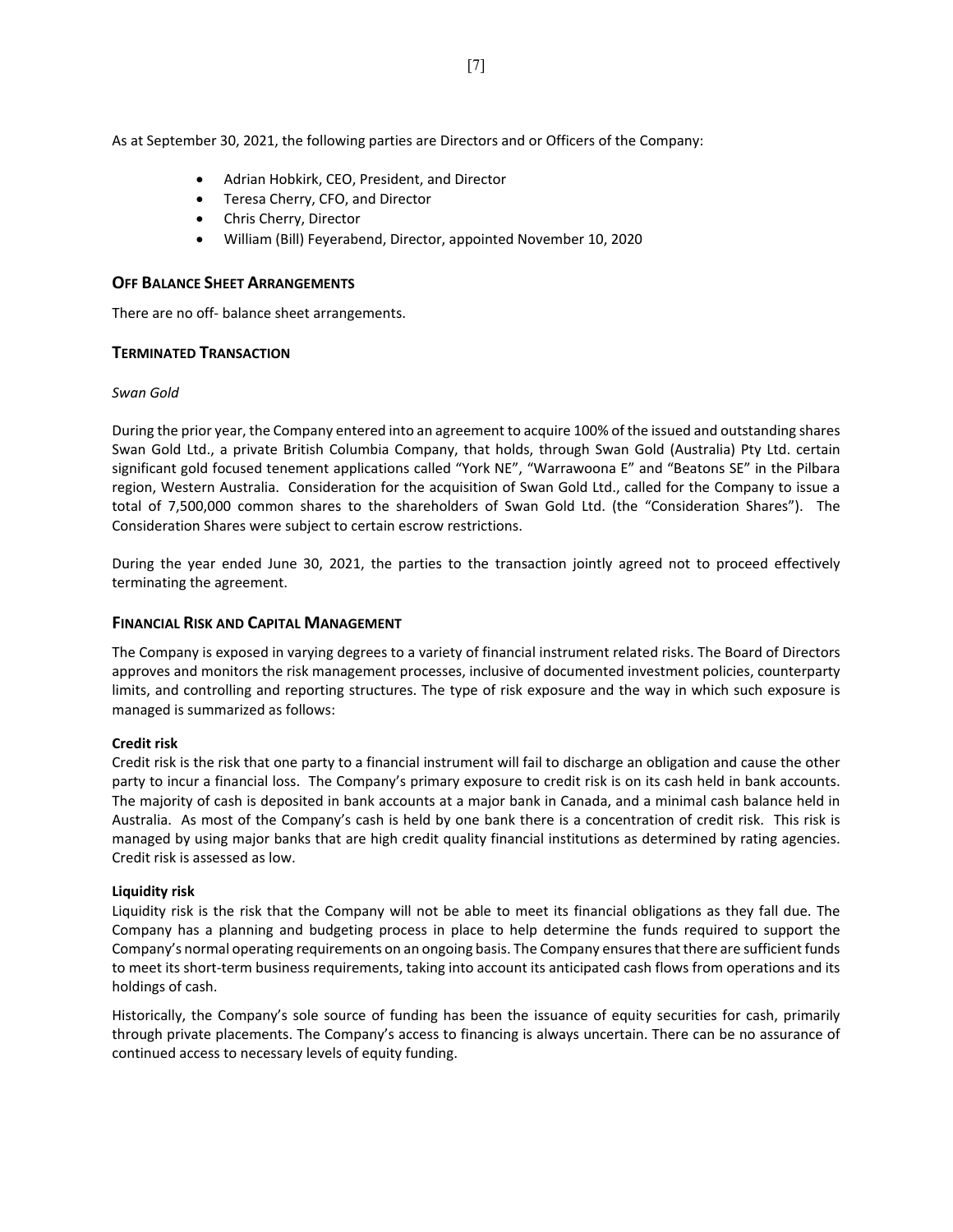#### **Foreign exchange risk**

Foreign currency risk is the risk that the fair values of future cash flows of a financial instrument will fluctuate because they are denominated in currencies that differ from the respective functional currency. As at September 30, 2021, the Company had minimal financial assets or no liabilities denominated in a foreign currency and foreign exchange risk is assessed as low.

#### **Interest rate risk**

Interest rate risk is the risk that the fair value of future cash flows of a financial instrument will fluctuate because of changes in market interest rates. The Company is not exposed to significant interest rate risks.

#### **Capital Management**

The Company's policy is, if permitted by market conditions, to maintain a strong capital base so as to support investor and creditor confidence and support future development of the business. The capital structure of the Company consists of equity, comprising share capital and reserves net of accumulated deficit. The Company is not subject to any externally imposed capital requirements.

#### **Fair value**

The Company's financial instruments consist of cash, trade payables and amounts due to related parties. The fair value of these financial instruments approximates their carrying values due to the short-term nature of these investments.

Financial instruments measured at fair value are classified into one of three levels in the fair value hierarchy according to the relative reliability of the inputs used to estimate the fair values. The three levels of the fair value hierarchy are:

- Level 1 Unadjusted quoted prices in active markets for identical assets or liabilities;
- Level 2 Inputs other than quoted prices that are observable for the asset or liability either directly or indirectly; and
- Level 3 Inputs that are not based on observable market data.

Cash is measured at fair value using Level 1 inputs.

# **RISKS RELATED TO THE COMPANY'S BUSINESS**

#### **Overview**

Resource exploration is a speculative business and involves a high degree of risk. There is a significant probability that the expenditures made by the Company in the exploring of its property will not result in discoveries of commercial quantities of minerals. A high level of ongoing expenditures is required to locate and estimate ore reserves, which are the basis for further development of a property. Capital expenditures to attain commercial production stage are also very substantial.

The following sets out the principal risks to face by the Company.

**Exploration Risk.** The Company is seeking mineral deposits on exploration projects where there are not yet established commercial quantities. There can be no assurance that economic concentrations of minerals will be determined to exist on the Company's property holdings within existing investors' investment horizons, or at all. The failure to establish such economic concentrations could have a material adverse outcome on the Company and its securities. The Company's planned programs and budgets for exploration work are subject to revision at any time to take into account results to date. The revision, reduction or curtailment of exploration programs and budgets could have a material adverse outcome on the Company and its securities.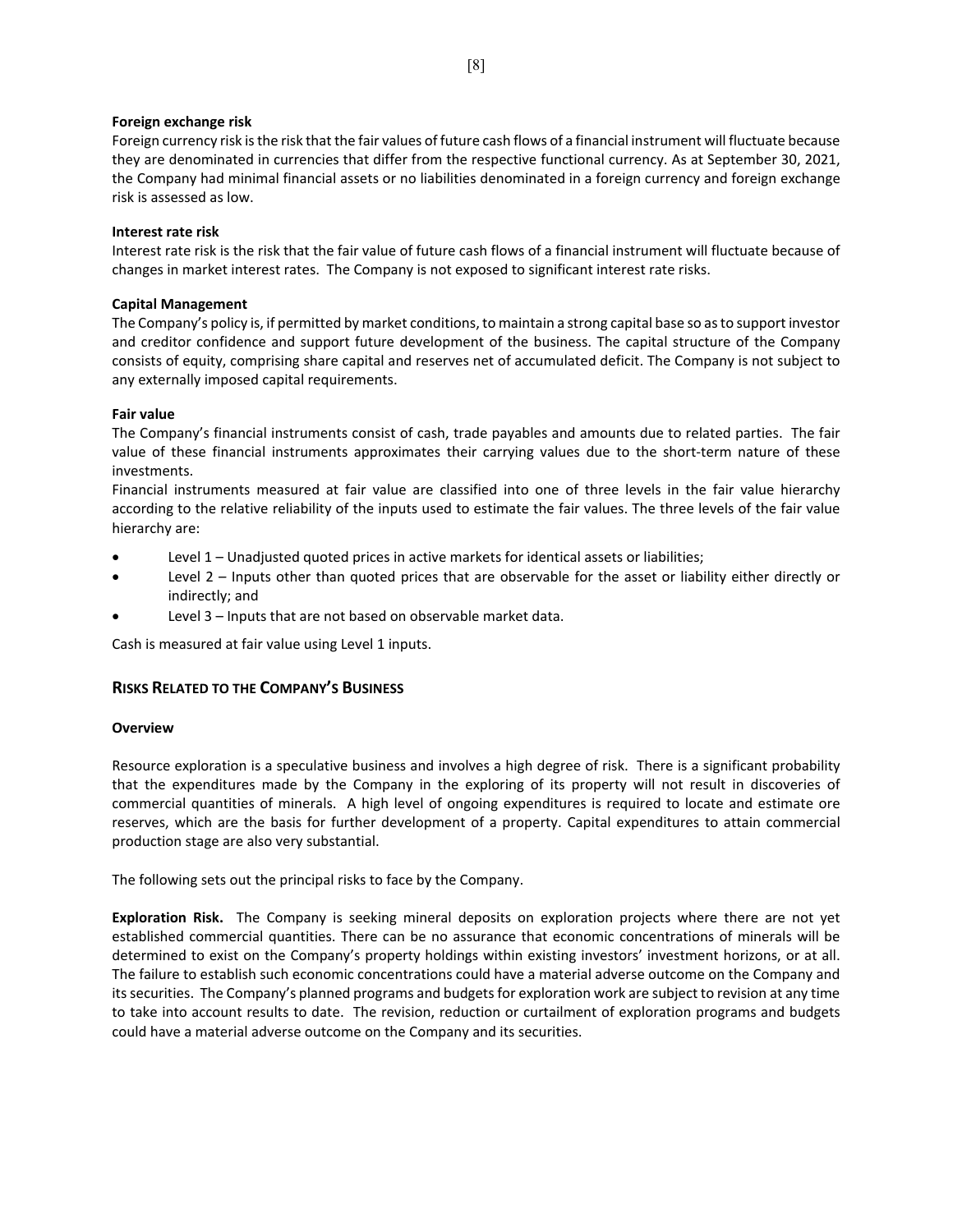**Market Risks.** The Company's securities trade on public markets and the trading value thereof is determined by the evaluations, perceptions and sentiments of both individual investors and the investment community taken as a whole. Such evaluations, perceptions and sentiments are subject to change both in short term time horizons and longer‐term time horizons. An adverse change in investor evaluations, perceptions and sentiments could have a material adverse outcome on the Company and its securities. See "Share Price Volatility and Price Fluctuations" below.

**Commodity Price Risks.** The Company's exploration projects seek graphite. An adverse change in this commodity's price, or in investors' beliefs about trends in this price, could have a material adverse outcome on the Company and its securities.

**Aboriginal Accommodation Risks.** Aboriginal title claims and rights to consultation and accommodation may affect our existing operations as well as potential development projects. Governments in many jurisdictions must consult with aboriginal peoples with respect to grants of mineral rights and the issuance or amendment of project authorizations. Consultation and other rights of aboriginal people may require accommodations, including undertakings regarding employment and other matters in impact and benefit agreements. This may affect our ability to assure within a reasonable time frame effective mineral titles in these jurisdictions, including in some parts of Canada in which aboriginal title is claimed, and may affect the timetable and costs of exploration and, if warranted, development of mineral properties in these jurisdictions. The risk of unforeseen aboriginal title claims also could affect existing exploration activities as well as potential development projects and possible future acquisitions. These legal requirements may affect our ability to expand or transfer existing projects or acquire possible new projects.

**Financing Risks.** Exploration and development of mineral deposits is an expensive process, and frequently the greater the level of interim stage success the more expensive it can become. The Company has no producing properties and generates no operating revenues; therefore, for the foreseeable future, it will be dependent upon either selling equity in the capital markets or obtaining funding partnerships with third parties to provide financing for its continuing substantial exploration budgets. While the Company has been successful in obtaining financing from the capital markets for its projects recently, there can be no assurance that the capital markets will support providing the financing needed to continue its exploration programs on favorable terms, or at all. Restrictions on the Company's ability to finance could have a material adverse outcome on the Company and its securities.

**Share Price Volatility and Price Fluctuations.** In recent years, the securities markets in Canada have experienced a high level of price and volume volatility, and the market prices of securities of many companies, particularly junior mineral exploration companies like the Company, have experienced wide fluctuations which have not necessarily been related to the operating performance, underlying asset values or prospects of such companies. There can be no assurance that these price fluctuations and volatility will not continue to occur.

**Competition.** Significant and increasing competition exists for the limited number of mineral property acquisition opportunities available. As a result of this competition, some of which is with large established mining companies with substantial capabilities and greater financial and technical resources than the Company, the Company may be unable to acquire additional attractive mineral properties on terms it considers acceptable.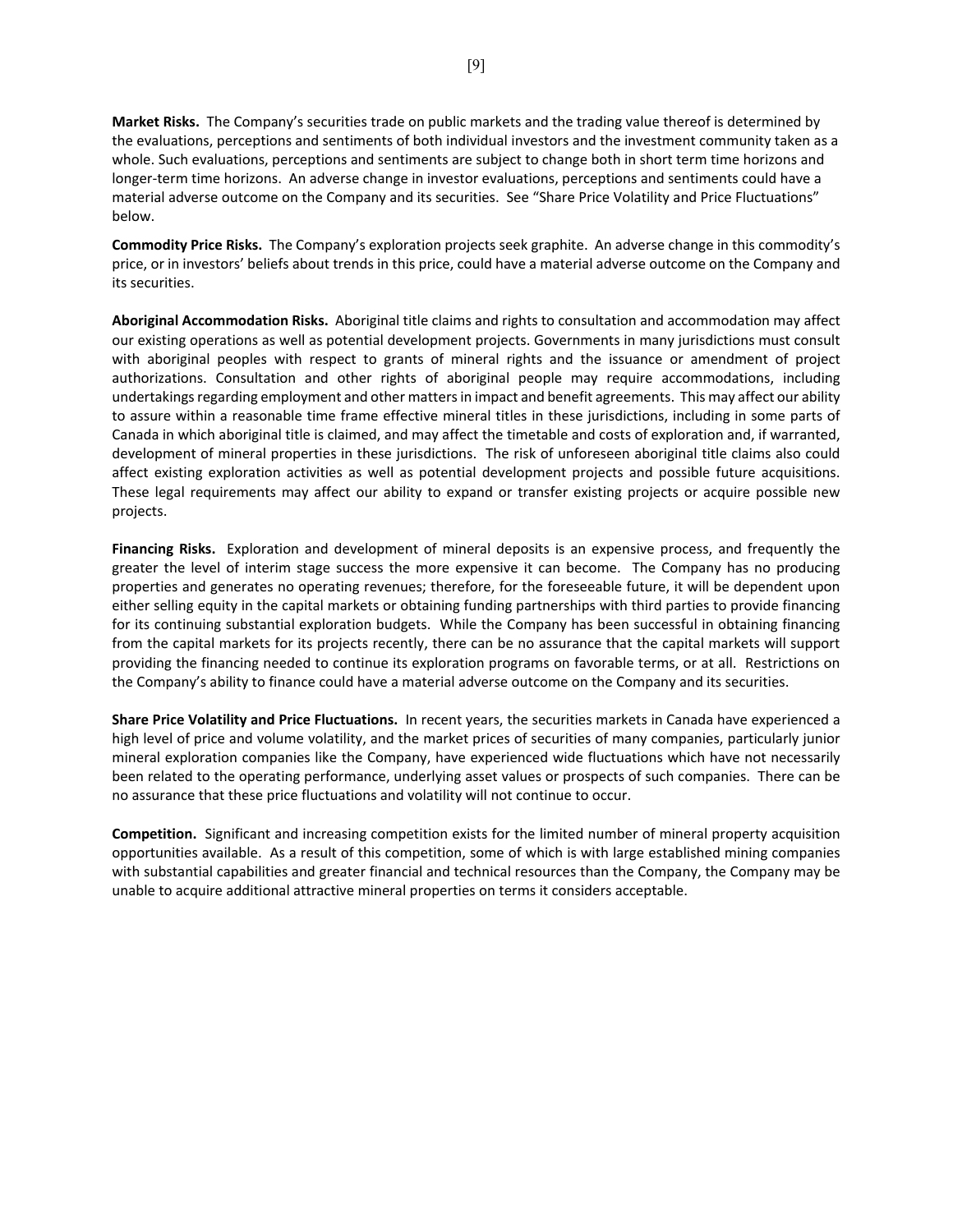**Environmental and Other Regulatory Requirements.** The current or future operations of the Company, including development activities and commencement of production on its property, requires permits from various governmental authorities and such operations are and will be subject to laws and regulations governing prospecting, development, mining, production, exports, taxes, labour standards, occupational health, waste disposal, toxic substances, land use, environmental protection, safety and other matters. Companies engaged in the development and operation of mines and related facilities generally experience increased costs, and delays in production and other schedules as a result of the need to comply with applicable laws, regulations and permits. There can be no assurance that approvals and permits required to commence production on its property will be obtained on a timely basis, or at all. Additional permits and studies, which may include environmental impact studies conducted before permits can be obtained, may be necessary prior to operation of the property in which the Company has interests and there can be no assurance that the Company will be able to obtain or maintain all necessary permits that may be required to commence construction, development or operation of mining facilities at its property on terms which enable operations to be conducted at economically justifiable costs.

Failure to comply with applicable laws, regulations, and permitting requirements may result in enforcement actions thereunder, including orders issued by regulatory or judicial authorities causing operations to cease or be curtailed, and may include corrective measures requiring capital expenditures, installation of additional equipment, or remedial actions. Parties engaged in mining operations or extraction operations may be required to compensate those suffering loss or damage by reason of such activities and may have civil or criminal fines or penalties imposed for violations of applicable laws or regulations.

Amendments to current laws, regulations and permits governing operations and activities of mining companies, or more stringent implementation thereof, could have a material adverse impact on the Company and cause increases in capital expenditures or production costs or reduction in levels of production at its property or abandonment or delays in development of new mineral exploration properties.

To the best of the Company's knowledge, it is currently operating in compliance with all applicable environmental regulations.

**History of Net Losses; Accumulated Deficit; Lack of Revenue from Operations.** The Company has incurred net losses to date. Its deficit as of September 30, 2021 is \$4,911,290. The Company has not yet had any ongoing revenue from the exploration activities on its property, nor has the Company yet determined that commercial development is warranted on its property. Even if the Company commences development of its property, the Company may continue to incur losses. There is no certainty that the Company will produce revenue, operate profitably or provide a return on investment in the future.

**Uninsured Risks.** The Company may become subject to liability for pollution, fire, explosion and other risks against which it cannot insure or against which it may elect not to insure. Such events could result in substantial damage to property and personal injury. A finding of liability against the Company in such circumstances would have a material effect on the Company's financial position.

**Cyber Security Risks.** As the Corporation continues to increase its dependence on information technologies to conduct its operations, the risks associated with cyber security also increase. The Corporation relies on management information systems and computer control systems. Business and supply chain disruptions, plant and utility outages and information technology system and network disruptions due to cyber-attacks could seriously harm its operations and materially adversely affect its operation results, Cyber security risks include attacks on information technology and infrastructure by hackers, damage or loss of information due to viruses, the unintended disclosure of confidential information, the issue or loss of control over computer control systems, and breaches due to employee error. The Corporation's exposure to cyber security risks includes exposure through third parties on whose systems it places significant reliance for the conduct of its business. The Corporation has implemented security procedures and measures in order to protect its systems and information from being vulnerable to cyber-attacks. The Corporation believes these measures and procedures are appropriate. To date, it has not experienced any material impact from cyber security events. However, it may not have the resources or technical sophistication to anticipate,